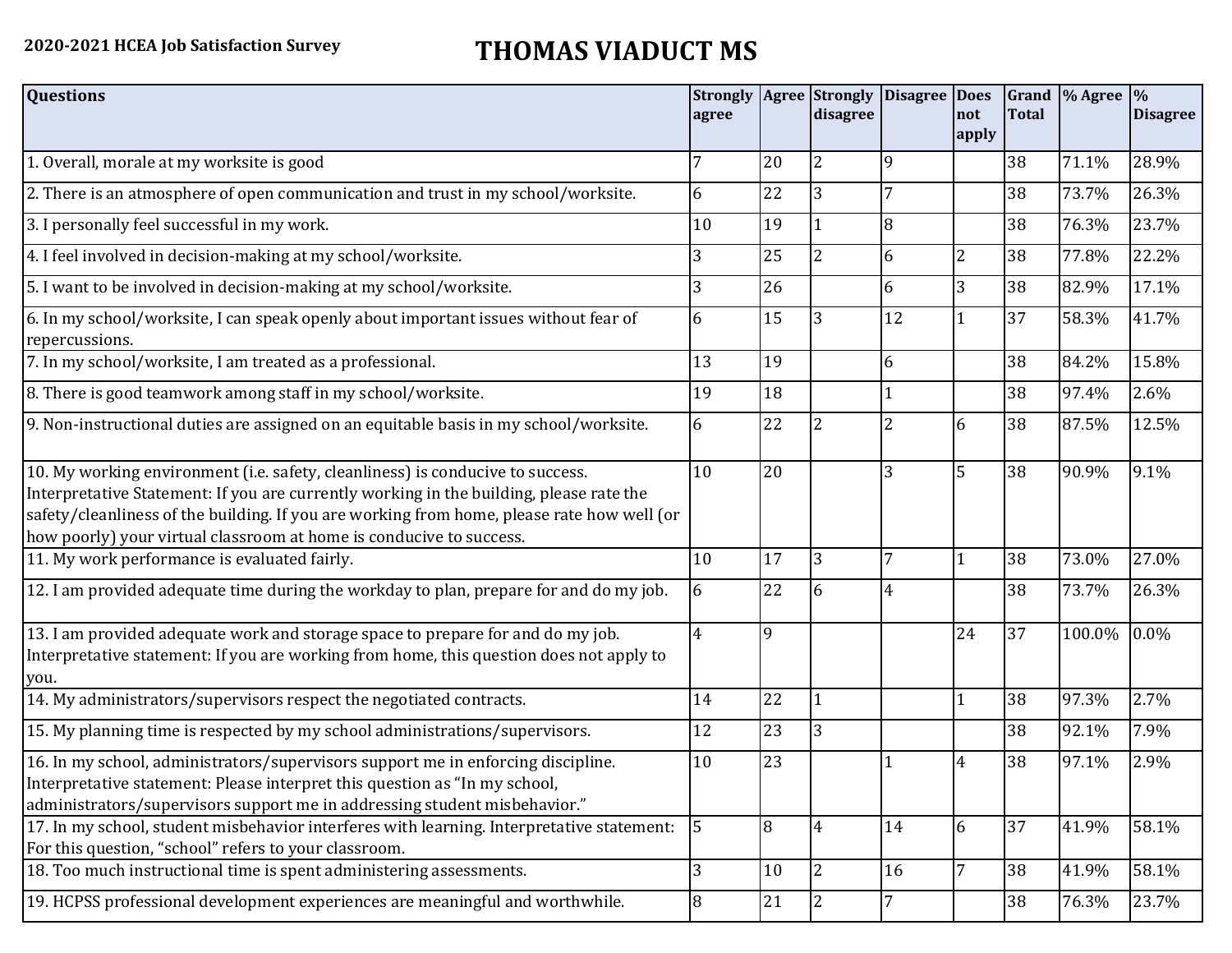## **2020-2021 HCEA Job Satisfaction Survey THOMAS VIADUCT MS**

| 12 | 11                                                                                                                                                                                                                                                                                | 1              | 13             |                | 38 | 62.2% | 37.8% |
|----|-----------------------------------------------------------------------------------------------------------------------------------------------------------------------------------------------------------------------------------------------------------------------------------|----------------|----------------|----------------|----|-------|-------|
|    | 18                                                                                                                                                                                                                                                                                | 7              | 13             |                | 38 | 47.4% | 52.6% |
| 5  | 23                                                                                                                                                                                                                                                                                |                | 9              |                | 38 | 75.7% | 24.3% |
|    | 23                                                                                                                                                                                                                                                                                | 5              | 9              |                | 38 | 62.2% | 37.8% |
| 17 | 20                                                                                                                                                                                                                                                                                |                |                |                | 38 | 97.4% | 2.6%  |
| 8  | 25                                                                                                                                                                                                                                                                                |                | 3              |                | 38 | 89.2% | 10.8% |
| q  | 25                                                                                                                                                                                                                                                                                |                | 4              |                | 38 | 89.5% | 10.5% |
|    | 4                                                                                                                                                                                                                                                                                 | 24             | 10             |                | 38 | 10.5% | 89.5% |
|    | 1                                                                                                                                                                                                                                                                                 | 21             | 16             |                | 38 | 2.6%  | 97.4% |
|    | 3                                                                                                                                                                                                                                                                                 | 16             | 19             |                | 38 | 7.9%  | 92.1% |
|    | 5                                                                                                                                                                                                                                                                                 | $\overline{4}$ | 20             | 8              | 38 | 20.0% | 80.0% |
| 9  | 19                                                                                                                                                                                                                                                                                | $\overline{2}$ | 3              | 5              | 38 | 84.8% | 15.2% |
| 2  | 6                                                                                                                                                                                                                                                                                 | 5              | 23             | $\overline{2}$ | 38 | 22.2% | 77.8% |
| 4  | 25                                                                                                                                                                                                                                                                                |                | 8              |                | 38 | 76.3% | 23.7% |
| 12 | 20                                                                                                                                                                                                                                                                                |                | 3              |                | 37 | 88.9% | 11.1% |
| 11 | 18                                                                                                                                                                                                                                                                                | $\overline{2}$ | 6              |                | 37 | 78.4% | 21.6% |
| 6  | 19                                                                                                                                                                                                                                                                                | 2              | 10             |                | 37 | 67.6% | 32.4% |
|    | 24                                                                                                                                                                                                                                                                                | 2              | $\overline{4}$ |                | 37 | 83.8% | 16.2% |
|    | 27                                                                                                                                                                                                                                                                                |                |                |                | 36 | 97.1% | 2.9%  |
| 3  | 7                                                                                                                                                                                                                                                                                 | 5              | 21             |                | 37 | 27.8% | 72.2% |
|    | 19                                                                                                                                                                                                                                                                                | $\overline{2}$ | 13             | 3              | 37 | 55.9% | 44.1% |
|    | 35. My administrator/supervisor has reasonable expectations of workload for staff while<br>38. HCPSS has provided the software I need to do my job and collaborate with colleagues. 7<br>39. The software and online services provided by HCPSS to do my job are difficult and/or |                |                |                |    |       |       |